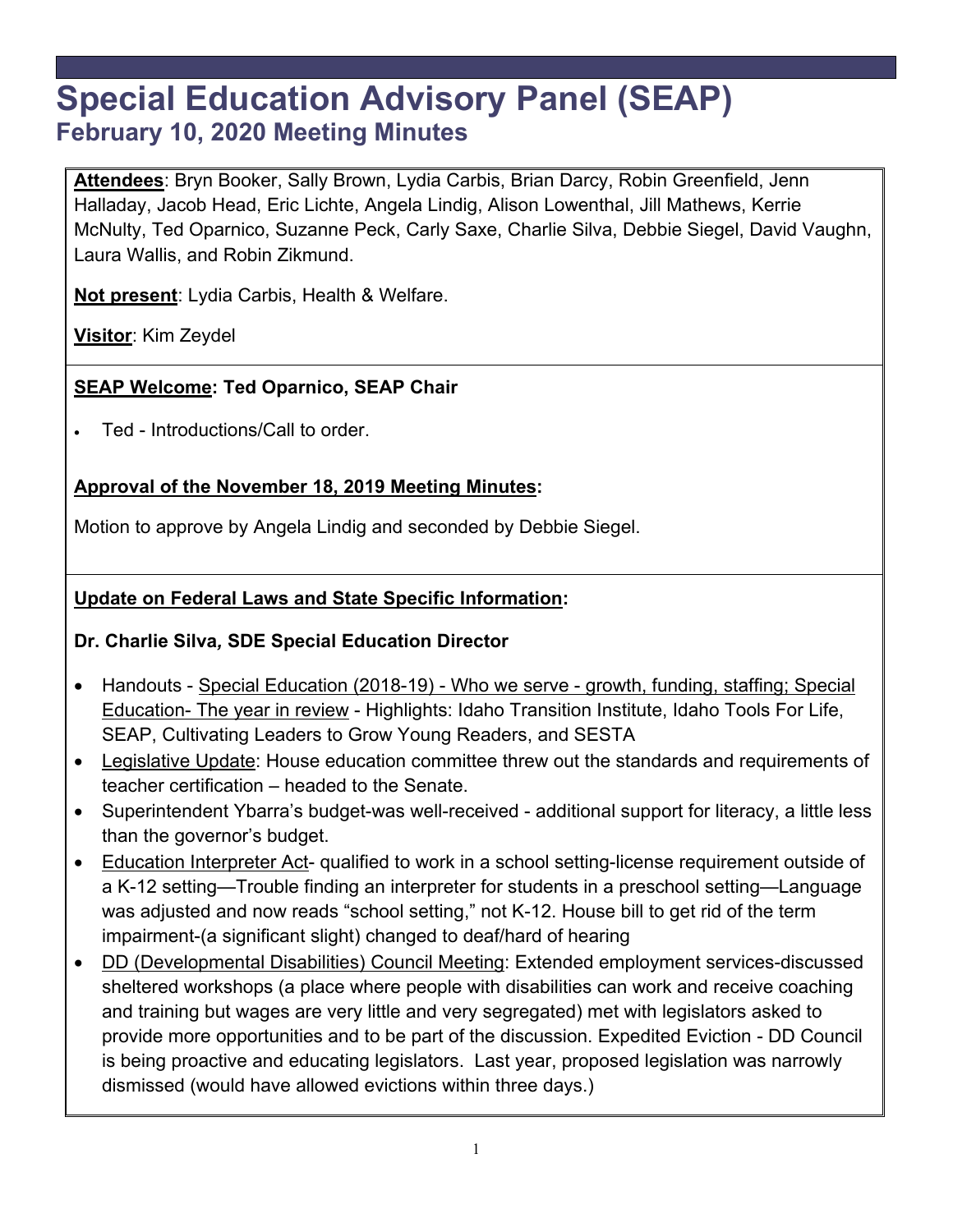Robin Zikmund - Decoding Dyslexia Idaho Summit, March 14<sup>th</sup> - See handout.

**Fiscal Updates:** Anthony Mukuna, SDE

Federal Fiscal Year 2020-2022 and subgrant applications for pre-school and school-age funds for the purchase of assessment materials. See handouts (Funding and Fiscal Accountability Update).

**Dispute Resolution Updates:** Jeff Brandt, SDE.

Working with 17 contractors (facilitators, mediators, complaint investigators, and hearing officers).

There were 105 facilitation requests - 97 completed - involved 54 school districts. 58 parent requests, 29 district requests and 11 joint requests.

Mediations Completed - 5, and 4 are pending.

Due Process Hearings Completed - 3, 3 decisions, and 0 pending.

Complaint Investigations -19 filed that involved 16 school districts. Complaint Specifics-15 complaints with corrective action plans include trainings by SESTA.

# **ISAT Results compared to NAEP results:** Paul Kleinart, SDE.

Compared the gap between students with disabilities to students without disabilities:  $4<sup>th</sup>$ -grade reading - the gap comparing 2011 to 2019 grew;  $8<sup>th</sup>$  grade reading - the gap grew compared to 2017;  $4<sup>th</sup>$  grade math smaller gaps;  $8<sup>th</sup>$  grade math gap grew since 2015. See handout regarding percentage by exceptionality.

**Early Childhood Data:** Shannon Dunstan & Alisa Fewkes, SDE.

Indicator 6 - Preschool Environment - we only have two separate schools in Idaho-results indicator-no slippage but did not meet the target of 37% regular early childhood program and receiving the majority of services in the program.

Changes will be coming because the State will not be able to count kindergarten students under six years old in the data;

Indicator 7 - Preschool Outcomes - results indicator on the growth comparing anchor assessments to exit assessments-Did not meet target but no slippage;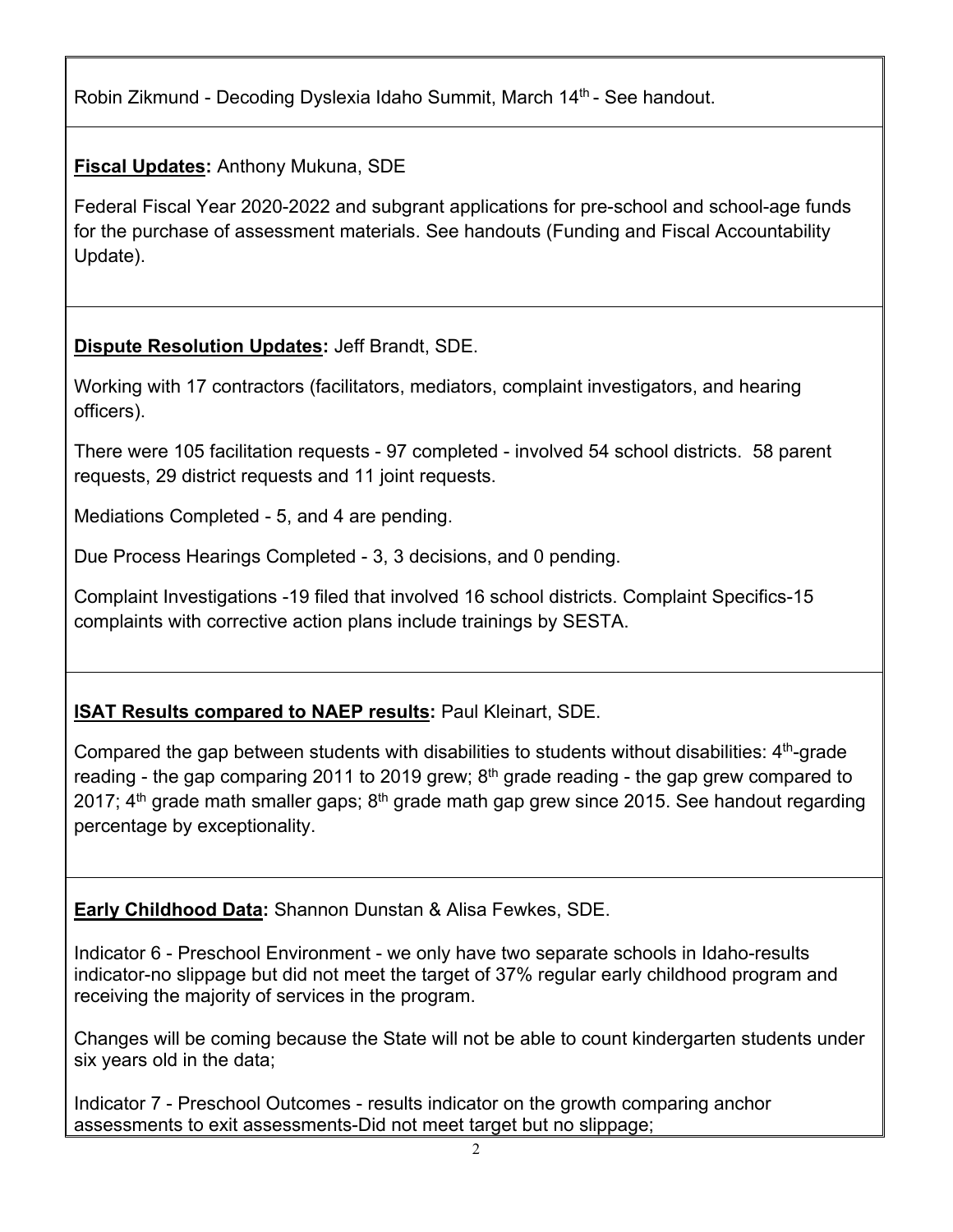Indicator 12 Early Childhood Transition (compliance indicator) - no gap in services for students transitioning from Part C (under 3 years old) to Part B (3 – 5 years old) - no slippage.

#### **Professional Development Presentations:**

Angela Lindig - IPUL: 3 focus areas - special education, arts, and parent training; service 5-8 thousand interactions with families; travel around the state; 8 people on staff; receive funding from the department of ed; provide system advocacy. Coming up: Part of Idaho caregiver alliance; transition to adulthood systems;

• IPUL Retreat in Bear Lake -12 parents/families Mon - Fri, Give intense training to families, personal exploration, life maps, self-advocating, and parent leadership.

Eric Lichte - INSPIRE Connections Academy-Virtual setting; 2 schools (1 school alternative school); 1100 students -150 students with disabilities; part of a larger organization-Pearson online learning; Follow same expectations and requirements of any public school; 34 teachers.

**SSIP-Cultivating Leaders to Grow Young Readers:** Shannon Dunstan & Kailey Bunch-Woodson, SDE

(See handout provided on Implementation Drivers-Competency Drivers; Organization Drivers; Leadership Drivers. )

Activity to answer (First set of questions): What are some ideas for administering pre/post tests of knowledge and skills without creating too much of a burden on team members by giving them more work? Best practice is to have an outside observer rate the quality of PD. With limited resources for hiring 'objective' observers, what are ideas for collecting valid data on "PD quality"?

(Second set of questions): How can we incentivize team members to turn in data on time and complete? What is an efficient way to collect data with our capacity restrictions: What is the best way and when is the best time to communicate individual coaches' and instructors' annual performance assessments?

(Third set of questions): What is the most effective way to communicate project data quarterly to stakeholder groups (Written report, infographic, etc.) SEAP, District staff, SDE. What methods should be utilized to disseminate information to stakeholder groups?

(Fourth set of questions): Where do you think you (SEAP) fit in the stages of implementation? What are some ways we can improve engagement with you as it relates to SSIP work?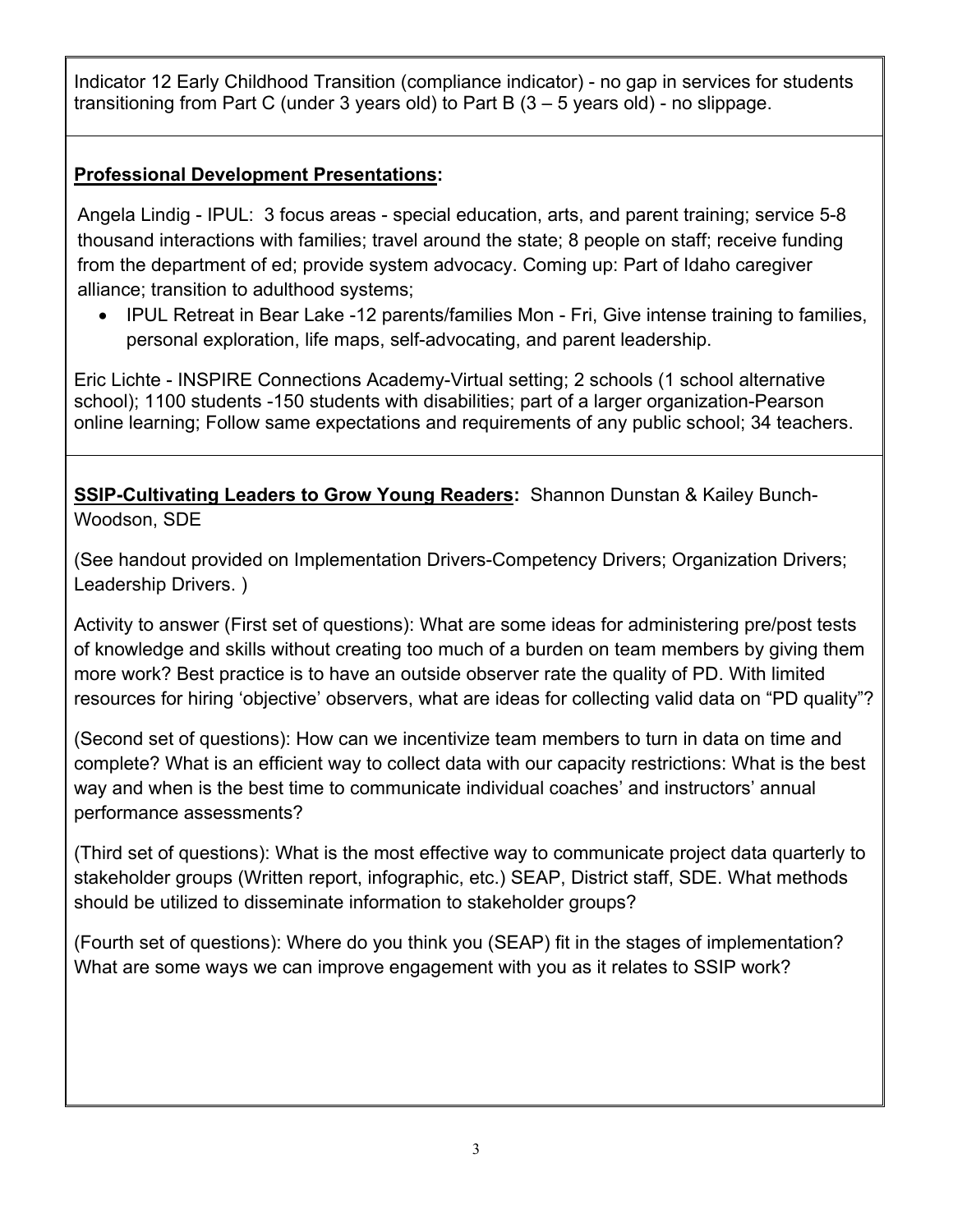#### **Significant Disproportionality Updates:** Debi Smith, SDE

Over representation based on race.

Informational gathering of the 6 districts that were identified. An action plan was created and communicated to 5 out of 6 districts. She will meet with the last district this week.

## **Alternate Assessment Parent Resource:** Karren Streagle, SDE

(See handout - a draft of A Parent Guide to the Idaho Alternate Assessment). Handout is text heavy but she plans to make an accessible one available. Additional pieces will be available along with handout.

**APR/SPP:** Alisa Fewkes, SDE

See handout. Part B IDEA Indicators-Annual performance report-report on students age 3 to one year after graduation. Annual report to the OSEP-16 indicators, 6 compliance, and 10 results.

Coming soon-Federal level will release a new SPP/APR Package-available for comments soon.

What's next? Starred indicators on handouts will definitely stay, so establish baselines and new targets will be set.

Next meeting will share the results of the APR.

**Next Steps:** Kendrick to come and present on the new changes in EdPlan, Idaho's optional IEP system.

# **Next Meeting**

- Monday, May 4, 2020 at IESDB Time adjustment: Will be from 10:00 am to 3:00 pm
	- Agenda Items
		- **Agency/Individual Presentations**